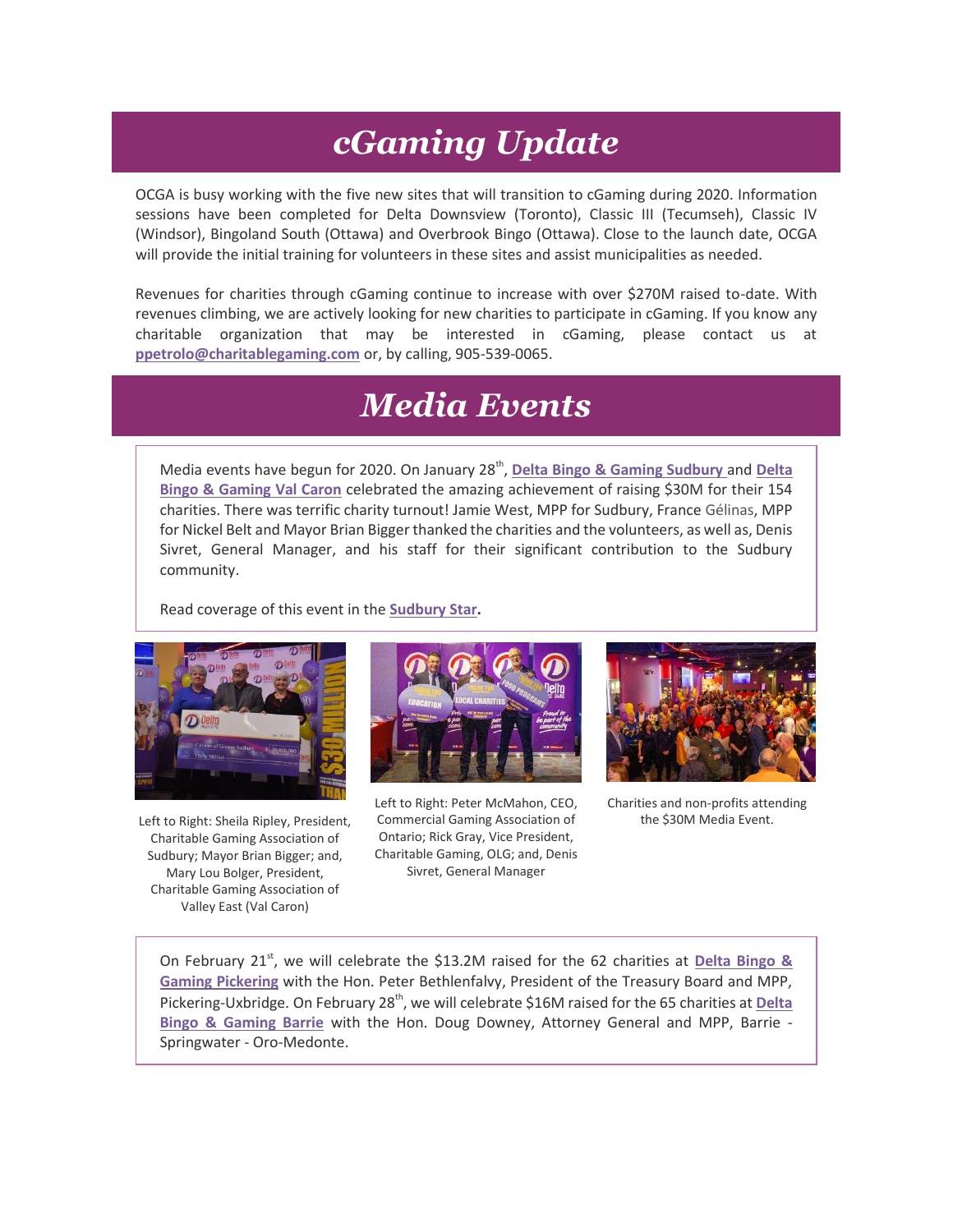#### *New \$1 Break Open Ticket Hits the Shelves*

The new \$1 Break Open Ticket (Arrow's BN31) is hitting the shelves this week and that's good news for OCGA BOT members!

As you know, our traditional 50-cent ticket wasn't designed for today's marketplace. Retailer commissions have remained static, while churn rates have slowed, and sales have continued to decline. Suppliers have experienced similar pressures.

Below is the new ticket promotional flyer that was developed by Arrow, with our partners in the Break Open Ticket Program Management Alliance (BOTPMA - the BOT suppliers' association). The flyer started going out to retailers before Christmas and Gary Jacob, the President of BOTPMA has reported strong advance orders.

The flyer highlights some of the benefits and why we took this new ticket forward to the AGCO for approval.

Already many provincially licensed charities have signed up for the new ticket. OCGA will be tracking how the new ticket does over the next year and we will keep OCGA members informed on its progress.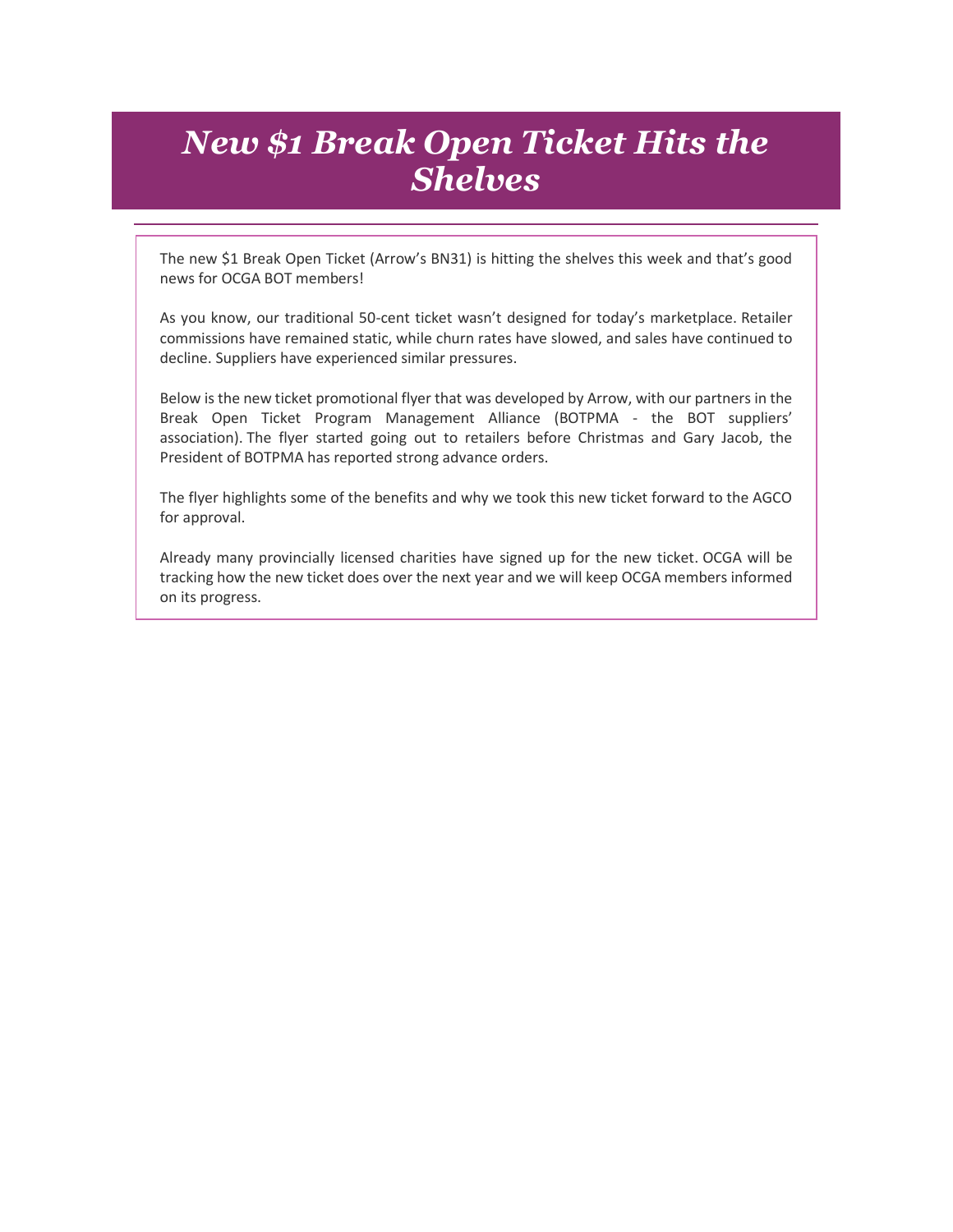

# *e-Raffles*



# *Visit:* [e-raffles.ca](http://r20.rs6.net/tn.jsp?f=001CfmsQcW5TZhaDTMyiKHBpFAhUE7cGATTB9wJe2kp8EPm5OsG4csFlFBHC6MGv8JfJXhD8P1rTD5lRghG5eXg-aHOdzRc2JwD0YgXAlMFuAnRLaS0uiI0dYh5a_BEM_0B3wSRFSqlG1_ikHXaSxddmw==&c=MVhs2mrYShONWZLe1KCZJ0R23sFVqO05kqP4JYSYohLrIVAwklOYzA==&ch=_Ut0vZoH79OPPW6aER5B8T_cOowmpg2J3-TRJZfQB6GWczP7O8IXsg==)

# *OLG Staff Changes*

After over 30 years, Rick Gray, Vice-President, Charitable Gaming, is retiring at the end of the month. Rick has been a passionate charity supporter during his time with the cGaming initiative. We greatly appreciate his contribution to the sector and wish Rick the very best in his retirement.